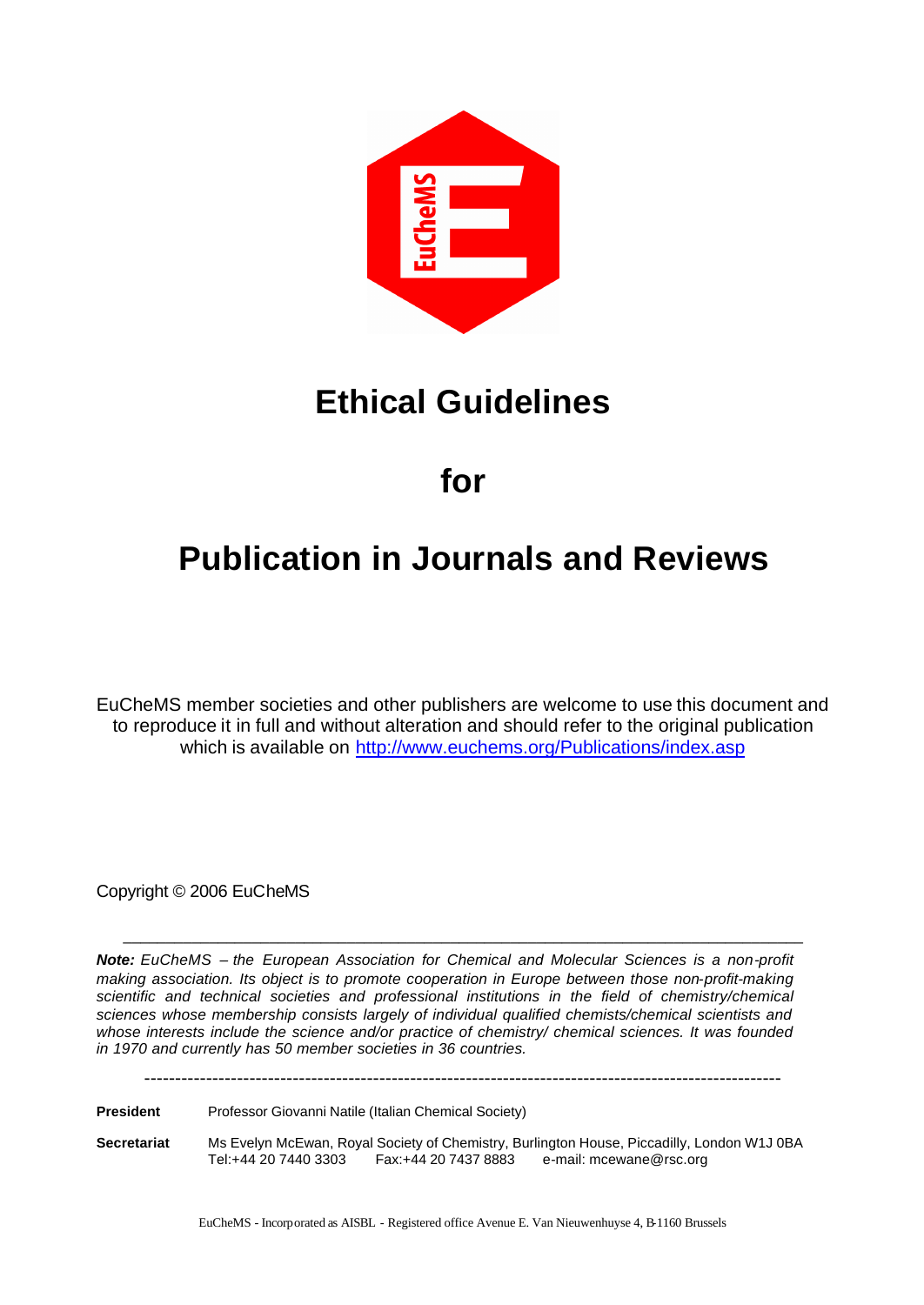### **1.0 Introduction**

One of the foundations of the scientific profession is the acceptance by its members of a 'code of conduct' which outlines desired behaviour and obligations of members of the profession to each other and the public. Such a code of conduct seeks to maximise the benefits of science to society and the profession. The advancement of science requires the sharing of knowledge, even though this may sometimes forego any immediate personal advantage.

The publication of scientific research in journals is one of the fundamental ways in which the chemistry societies of EuCheMS serve the chemical science communities. Central to this service are certain responsibilities that editors, authors and referees have to maintain the high ethical standard relating to the publication of manuscripts in scientific journals. This document outlines these responsibilities.

#### **2.0 Editors (including Editorial Board members)**

Editors have the following responsibilities:

2.1 To acknowledge receipt of submitted manuscripts within a few days of receipt and to ensure the efficient, fair and timely review process of submitted manuscripts.

2.2 To ensure that submitted manuscripts are handled in a confidential manner, with no details being disclosed to anyone, with the exception of the referees, without the permission of the author, until a decision has been taken as to whether the manuscript is to be published.

2.3 To make the final decision concerning acceptance or rejection of a manuscript.

2.4 To decide to accept or reject a manuscript for publication with reference only to the manuscript's importance, originality and clarity, and its relevance to the journal.

2.5 To respect the intellectual independence of authors.

2.6 To make known any conflicts of interest that might arise. Specifically, in cases where an editor is an author of a submitted manuscript, the manuscript must be passed to another editor for independent peer review.

2.7 Not to use for their own research, work reported in unpublished submitted articles.

2.8 To consider the use of an author's suggested referees for his/her submitted article, but to ensure that the suggestions do not lead to a positive bias (e.g. co-authors of previous publications, mentor). However, the editor maintains the right to use referees of his/her own choice.

2.9 Not to use referees which an author has requested not to be consulted, unless the editor reasonably considers there to be a significant over-riding interest in so doing.

2.10 To ensure the confidentiality of the names and other details of referees; adjudication and appeal referees may be informed of the names of prior referees, if appropriate.

2.11 To respond to any suggestions of scientific misconduct, usually through consultation with the author. This may require the publication of a formal 'retraction' or correction.

2.12 To deal fairly with an author's appeal against the rejection of a submitted manuscript.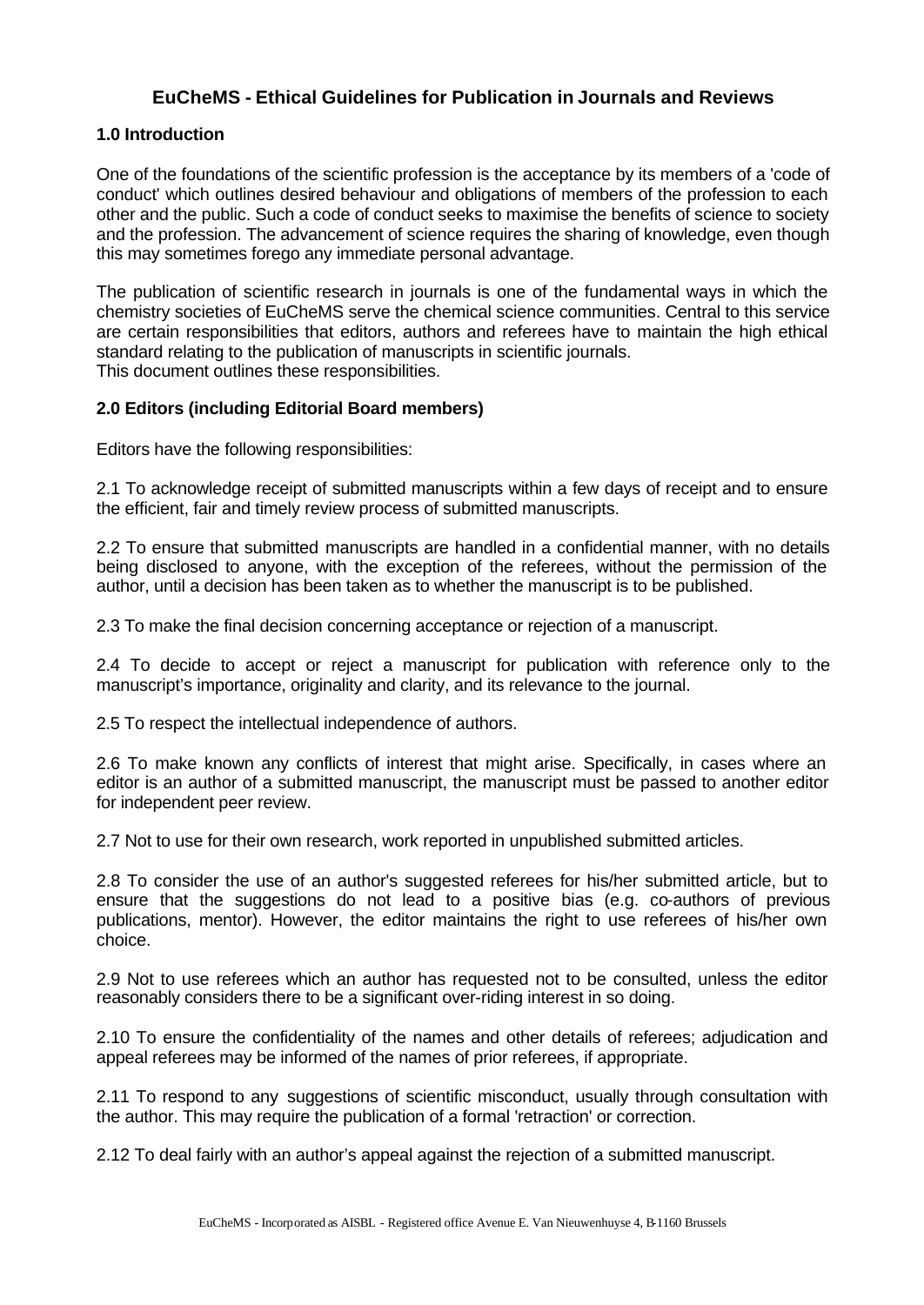2.13 To comply with data protection regulations, as appropriate.

#### **3.0 Authors**

There is no universally agreed definition of authorship. As a minimum, authors should take responsibility for a particular section of the study. The award of authorship should balance intellectual contributions to the conception, design, analysis and writing of the study against the collection of data and other routine work. If there is no task that can reasonably be attributed to a particular individual, then that individual should not be credited with authorship. All authors must take public responsibility for the content of their paper. The multidisciplinary nature of much research can make this difficult, but this may be resolved by the disclosure of individual contributions.

Authors have the following responsibilities:

3.1 To gather and interpret data in an honest way. Editors, referees, readers and publishers have the right to assume that submitted (and published) manuscripts do not contain scientific dishonesty and/or fraud comprising among others fictitious data, plagiarised material, reference omissions, false priority statements, 'hidden' multiple publication of the same data and incorrect authorship. Authors must not breach any copyright.

3.2 To present a concise and accurate report of their research and an objective discussion of its significance.

3.3 To give due recognition to published work relating to their submitted manuscript by way of correct reference and citation. All sources should be disclosed, and if a significant amount of other people's material is to be used, permission must be sought by the author in accordance with copyright law.

3.4 (a) To avoid undue fragmentation of their work into multiple manuscripts. Editors have the right to reject submitted articles on the grounds of undue fragmentation. In particular, a piece of work should not be split into a number of manuscripts for publication as Communications.

(b) Not to engage in redundant publication, which occurs when two or more papers, without full cross reference, share the same hypothesis, data, discussion points, or conclusions. Previous publication of an abstract or preprint of the proceedings of meetings does not preclude subsequent submission for publication, but full disclosure should be made at the time of submission. Re-publication of a paper in another language may be acceptable, provided that there is full and prominent disclosure of its original source at the time of submission.

3.5 To consider publishing related manuscripts in the same journal or a small group of journals, as this can be of benefit to readers.

3.6 To inform the editor of related manuscripts under consideration for publication by the same author in any journal, on submission of their current manuscript. Authors may be requested to provide copies of these related manuscripts, and details of their present status.

3.7 To ensure that a manuscript is submitted for publication in only one journal at a time. It is not acceptable for an author to submit a manuscript (or manuscripts describing essentially the same matter) to more than one journal at a time, or for an author to submit a manuscript to one journal and a co-author to submit another manuscript with essentially the same content to another journal. It is not acceptable for an author to submit a manuscript (or manuscripts describing essentially the same matter) to more than one journal at a time. A manuscript which is a full paper report of a published communication may be submitted for publication; however the author has the responsibility to inform the editor of the previously published communication.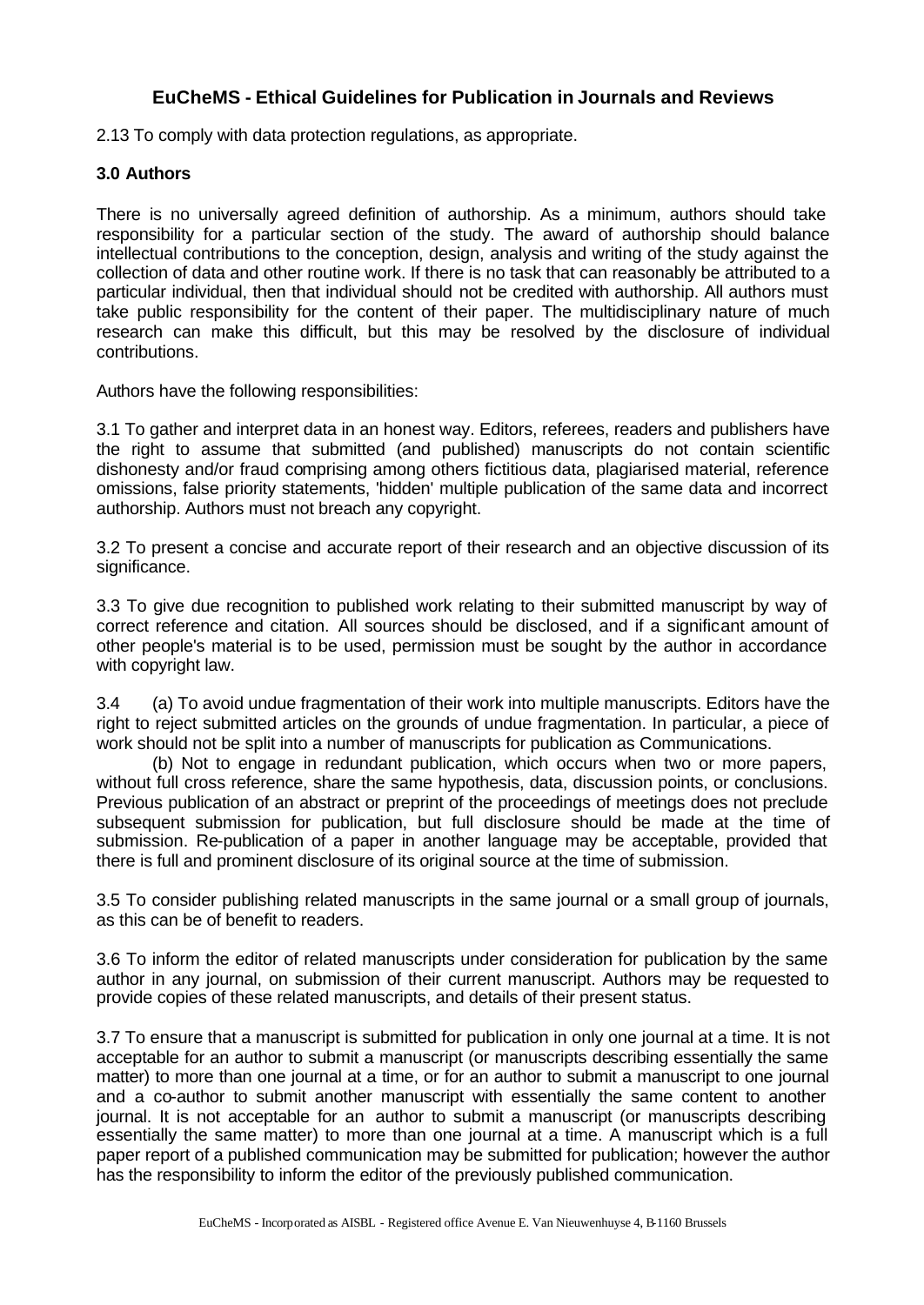3.8 To ensure that their submitted articles contain no personal criticism of other scientists. Criticism of the work of another scientist may, however, be justified. An article may not contain any defamatory or otherwise actionable material.

3.9 To give due acknowledgement to all workers contributing to the work. Those who have contributed significantly to the research should be listed as co-authors. On submission of the manuscript, the corresponding author attests to the fact that those named as co-authors have agreed to its submission for publication and accepts the responsibility for having properly included all (and only) co-authors. The corresponding author signs a copyright licence on behalf of all the authors.

3.10 To declare all sources of funding for the work in the manuscript, and also to declare any conflict of interest.

3.11 To identify clearly in the manuscript any unusual hazards inherent in the use of chemicals, procedures or equipment in the investigation.

3.12 In cases where a study involves the use of live animals or human subjects, to include in the Methods/Experimental section of the manuscript a statement that all experiments were performed in compliance with the relevant laws and institutional guidelines, and to state the institutional committee(s) that have approved the experiments. To include a statement that informed consent was obtained for any experimentation with human subjects. Referees may be asked to comment specifically on any cases in which concerns arise.

3.13 Not to suggest referees with whom the author has current collaborations to avoid positive bias.

#### **4.0 Referees**

Referees have the following responsibilities:

4.1 To treat the manuscript as confidential. The editor must be informed if the referee consults a colleague about the manuscript.

4.2 To return/destroy/erase the manuscript and to inform the editor should they be unqualified to review the manuscript, or lack the time to review the manuscript, without undue delay.

4.3 To judge the manuscript objectively and in a timely fashion. Referees should not make personal criticism in their reviews.

4.4 To return the manuscript without review to the editor if there is a conflict of interest. Specifically, Referees should not review manuscripts authored or co-authored by a person with whom the referee has a close personal or professional relationship, if this relationship could be reasonably thought to bias the review.

4.5 To explain and support their judgements so that editors and authors may understand the basis of their comments, and to provide reference to published work, where appropriate.

4.6 To inform the editor of any similarity between the submitted manuscript and another either published or under consideration by another journal to the best of their knowledge.